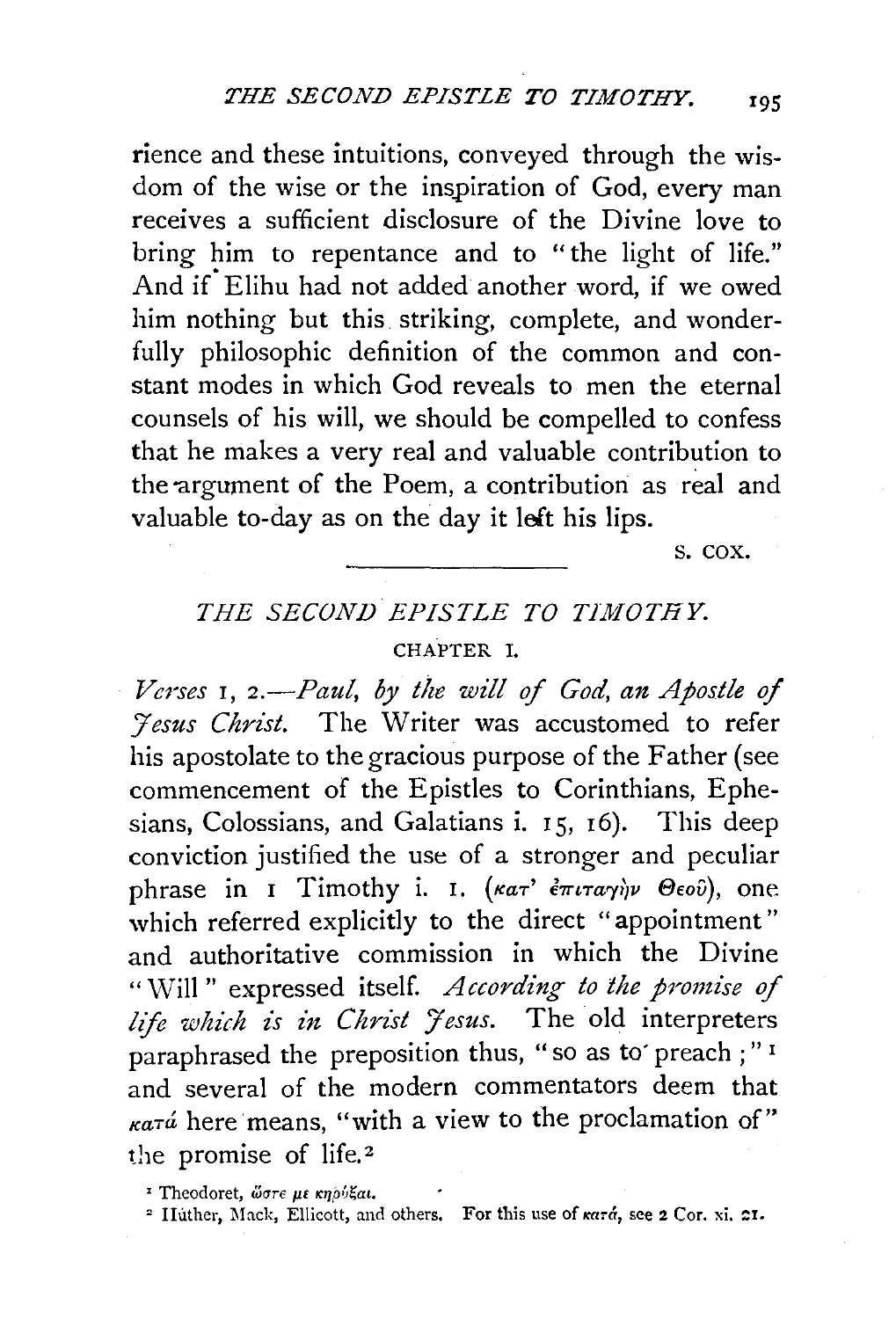This is a noble account to give of the gospel, " a promise of life :" it sets forth the seat, the quality, and the guarantee of the promise—" Christ Jesus ;" and it limits, ennobles, and characterizes the apostolate as an office the function of which is to make knowri or to proclaim this promise. *To* (my) *beloved child [charissimo filio, Vulg.] Timothy, grace, mercy, and peace from* God the Father and Christ Jesus our Lord. The change of phrase from "very own child"  $(\gamma \nu \eta \sigma/\omega)^T$  to "very dear, or beloved, child," has led Mack and Alford to suppose that Timothy had· forfeited the dearer and more intimate phrase by some moral infirmity. Huthcr, Fairbairn, and Ellicott repudiate the inference. And whatever suggestion to that effect may arise in any other portion of the Epistle, we cannot think that there is any place for it here. On the contrary, the epithet used in the First Epistle implies an organic, metaphoricaily *physical,* relation, which could not change or suffer modification. The term used here, *"beloved,"* might, on the other hand, have been more easily forfeited, but it was *not*. The salutation in the three Pastoral Epistles introduces between the customary " grace " and " peace " the additional idea of "mercy." It is a touching indication of the Apostle's own humility, and reveals his deepening sense of the need of "mercy " as he drew· near the glory of the unveiled Face. It records the fact that if in Ephesus, Rome, or England there are any children of God who fancy they can rise above an utterance of the cry, " God be merciful to me," apostles and ministers of Christ, even in view of the martyr's crown, cannot forget their profound need of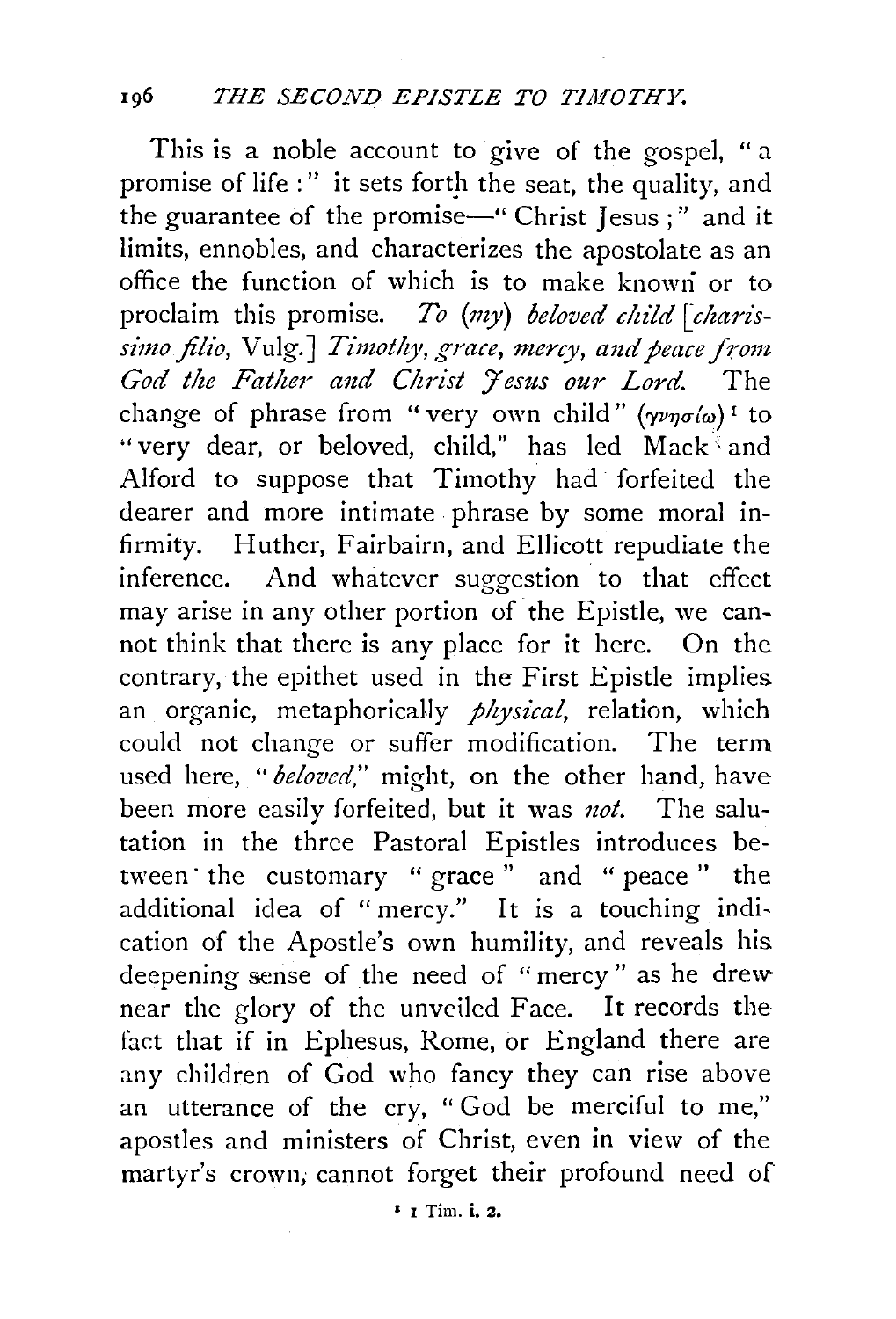Divine" mercy." The association of Christ Jesus with God the Father as the common source of "grace," "mercy," and "peace," shews what St. Paul thought of his Lord. As he commenced his Epistle with this blended benediction, we are not surprised to find that his last recorded words were, " The grace of our Lord Jesus Christ be with you." This was the sum of all blessedness, and the exalted Lord, Christ, was Himself the source of it.

 $Verse$   $3$ .—I give thanks to God, whom I serve :—the word here used for "serve" is used in Attic Greek for free, willing service, and even for bought and arbitrary service, and also occasionally for service rendered to the gods ; though the proper word for the latter in classical Greek is a different one. 1 Yet *latreia* occurs in the Apocrypha and New Testament between twenty and thirty times, to express the worship due and the homage paid to Almighty God. This circumstance will govern its use here, and limit its application rather to the sentiment and spirit than to. the method or form of the service. *From my forefathers;* some have here given to  $d\pi\acute{o}$  the sense of "desisting from," "separating myself from;" but it undoubtedly indicates what has been to him the source and origin of the sentiments in question. If so, the Apostle is merely giving expression to the unity of the object of Divine worship under both covenants. This reverence for the religion of his fathers is in contrast with the spirit of jealous anti-Hebraic animosity and of violent iconoclasm, which infected the Gentile Church; and it is also condemnatory of a similar disposition in the pre- . sent day to break with the past. The one living and

VOL. X.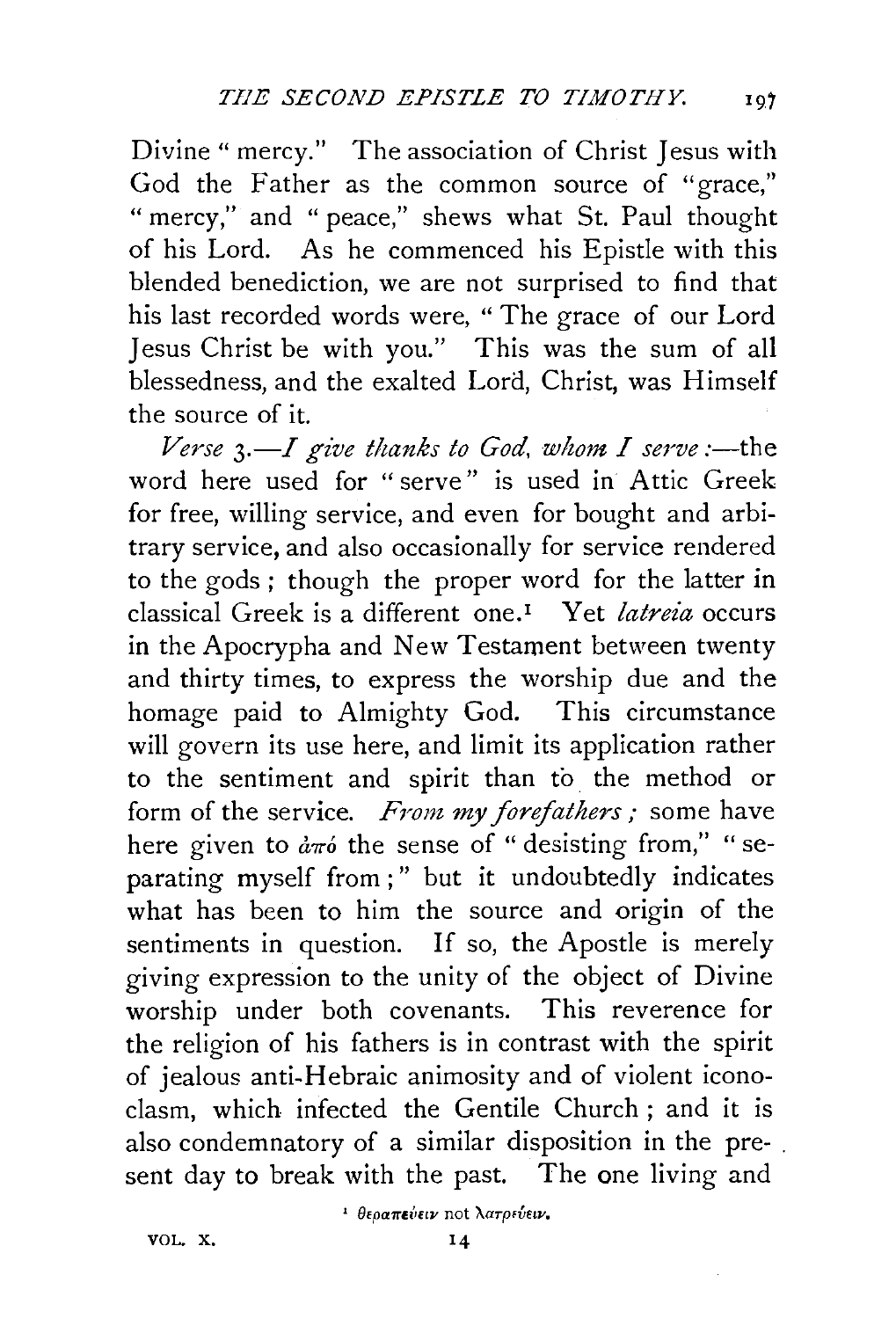true God was revealed alike to Patriarchs, Prophets, and Apostles. Paul was not conscious of worshipping another God, or of having suffered any discontinuity. or change of mind as to the central object of all religious homage, even though in the way that some called heresy he worshipped the God of his fathers.<sup>1</sup> He did this *in pure conscience*. A "pure conscience" is not so comprehensive a term as a "good conscience," which means one either educated and active, or vigorous and approving. A pure conscience is one neither injured by moral defilement, cauterized by bad habits, nor blinded by perverse education. There is much reason to believe that St. Paul suffered for years from a condemning conscience, which was nevertheless "pure." "When the commandment came sin revived;" the law condemned him, and plunged him in despair. He strove to have a " conscience void of offence towards God and men." "From his forefathers he served God in pure conscience;" but, while using this phrase, he seems to confess that his conscience, just because it was "pure," was not in this sense "good."<sup>2</sup> His conscience did not approve, but all along condemned him. The " purity" of his motive, and the sincerity of his desire to obey and love the God of his fathers, revealed all the plague of his own heart, and terrified him with Divine judgments.

*Since*, or seeing that, *I make unceasing*, or uninterrupted, *mention concerning thee in my prayers by night* and by day. This mode of translating the  $\omega_s$  is practically that of Heydenreich, and equivalent to the "as" of Ellicott and the "*quoniam*" or "*quippe*" of Winer.

<sup>\*</sup> Acts xxii. 3; xxiii. 6; xxiv. 14; xxvi. 6, 7.

 $^2$  Cf. I Tim. i. 5, 19; iii. 9, and THE EXPOSITOR, vol. ii. p. 67.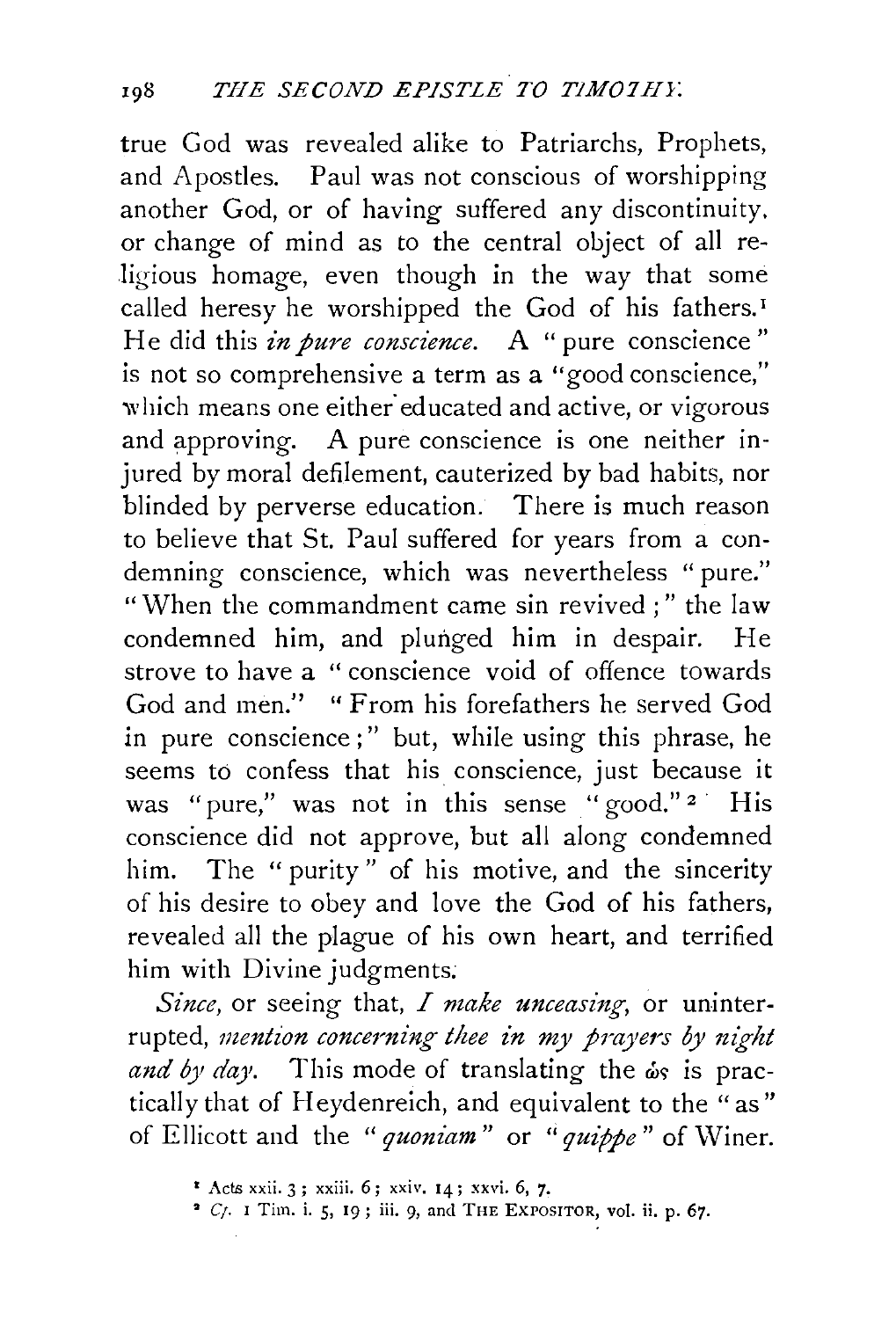· Luther, Davidson, Fairbairn, Mack, Lange, prefer *"wie"* or " as ; " and all differ from the interpretation of Chrysostom, and the translation of the Vulgate, *"quod,*" which regards the  $\dot{\omega}$ s as equivalent to  $\ddot{\sigma}$ <sup>rt</sup>, "that." The importunity of Paul's prayers for Timothy could not have been the occasion of his solemn thanksgiving to God. The clause is parenthetical, and denotes the affectionate frame of mind, the continuous interest, which tends to justify in Paul's eyes his own burst of honest gladness when information reached him of Timothy's entire consistency of character and profession.

*Verse 4.* - Eagerly longing to see thee, remembering *thy tears, that I might be filled with joy.* This clause is a continuation of the parenthetical explanation of his state of mind ; and it contains one of the chief strains of the Epistle. St. Paul in his last hours had a passionate desire to see his "beloved child." The parting of these two had been bitter. If the Apostle had been torn away from Timothy by some sudden surprise, and if shaken and convulsed by the blast of persecution, Timothy had wept despairing tears, and appeared too weak to breast the violence of the tempest alone, then the constancy of Paul's prayer for him, and his eager desire to grasp his hand, and to see his face once more, were all natural, human, and entirely characteristic ; while they give significance to the veritable ground and occasion of thanksgiving, which was, in that *I have received a reminder of*<sup>1</sup> the unfeigned faith that is in *thee.* We cannot determine the nature of " the reminder," nor how it reached the Apostle; whether by

<sup>&</sup>lt;sup>1</sup> It may mean "have called to remembrance." *Cf.* analogous expression, 2 Pet. i. 9. But the word  $\dot{v}$  roports the transitive force of  $\dot{v}$  ropuluvious " to call to mind." 'Αναμινήσκω, with ανάμνησις, refers to the subjective "calling to remembrance," or remembering.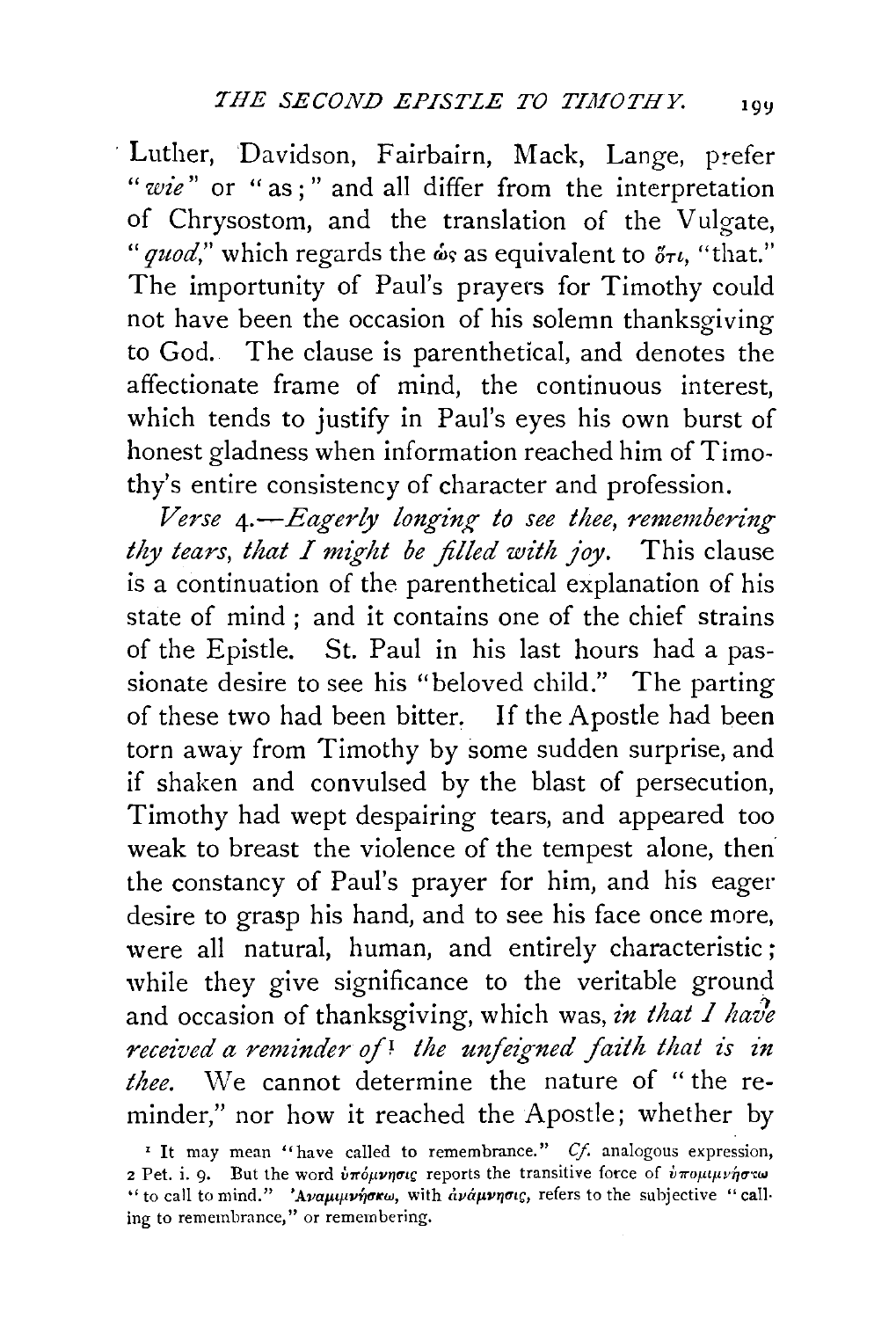the lips of Onesiphorus, or by letter, or by any other means of communication. Some recorded circumstance, some spoken words, some searching test, had convinced St. Paul that Timothy at the present time was shedding no womanish tears, that his faith had revealed its strength and reality. If put to a severe strain, there was now no mistake about it. His faith was not a mask of unbelief, nor a mere species of personal affection for the Apostle, nor was it an unpractical faith or one dependent on circumstances.<sup>1</sup> St. Paul may once have entertained some transient doubt about Timothy. His fears may have exaggerated to himself the significance of Timothy's excessive grief.' The words of despair wrung from his lips at their parting may have distressed the Apostle ; but now the ugly suspicion is suppressed, and no longer haunts his nightly intercession. He goes back to the beginning of his intercourse with Timothy: *a faith such as* ( $\tilde{\eta}$ <sup>ris</sup>) *dwelt first in thy grandmother* 2 *Lois and thy mother Eunike, but 1 (have been and) am convinced is also in thee.* The hostile critics think this to be an unsuitable reference for the dying Apostle to have made to a long and trusted companion and friend. But nothing is more common than for old men to remind the young of their earliest and first associations with themselves ; or for them to hark back to the memories of parents and ancestors. The mother of Timothy is mentioned in . Acts xvi. 1 as "believing." . Origen conjectured that

<sup>&</sup>lt;sup>1</sup> The same epithet, "unfeigned," is applied to love (Rom. xii. 9), and to heavenly wisdom (James iii. 17). *Cf.* 1 Tim. i. 5, and THE EXPOSITOR, vol. ii. p. 68.

<sup>&</sup>lt;sup>2</sup> The classical word is  $\tau_i \theta \eta$  or  $\tau_i \theta \eta$ , and is equal to the word  $\mu \dot{\alpha} \mu \mu a$ , the tnother of either father or mother,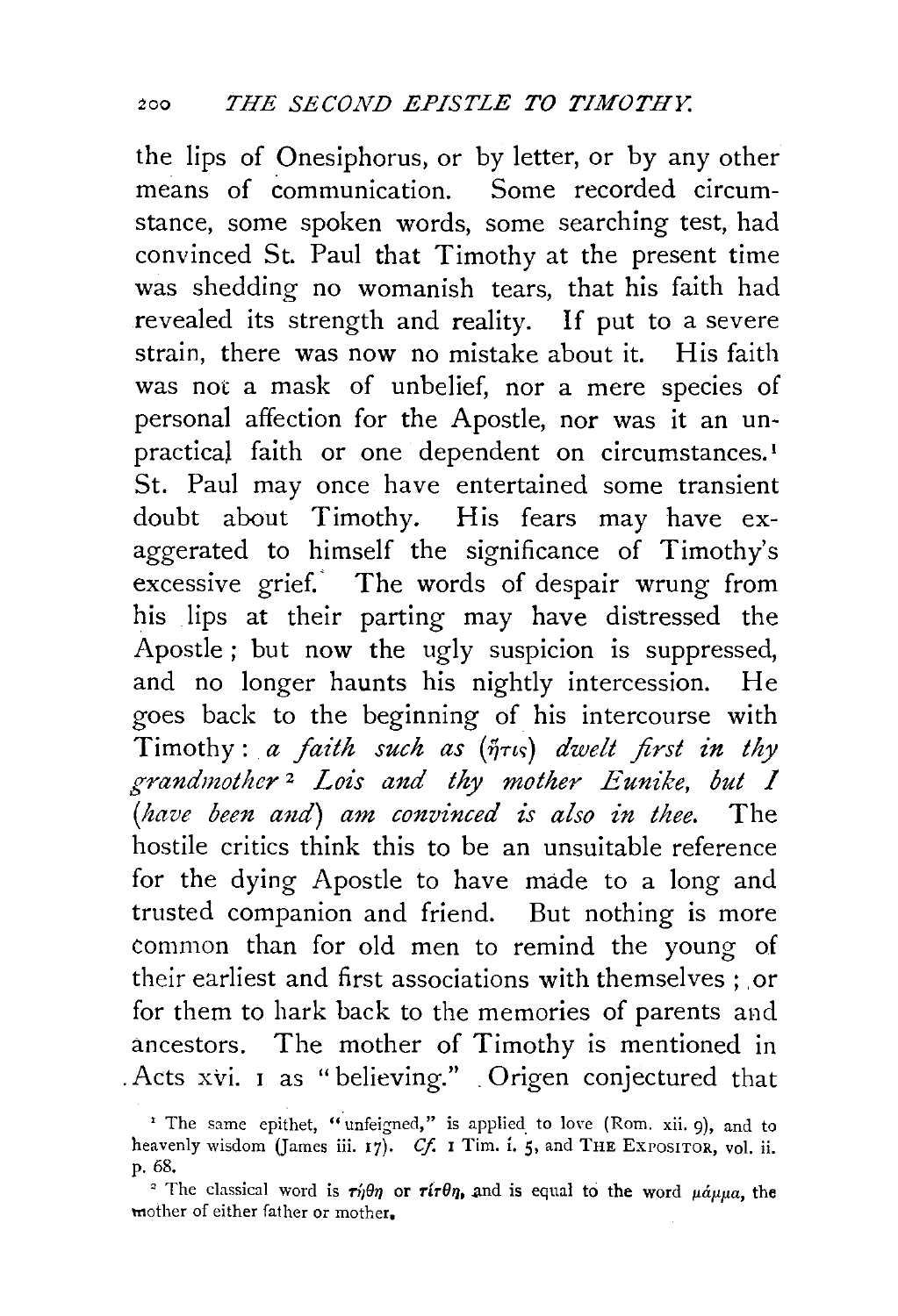Lois and Eunike were relatives of St. Paul. This is only conjecture. There is far more reason for believing that they were converts made by him on his first visit to Lystra. In the Jewish communities of these Asiatic towns there were elect souls who had begun to cherish larger hopes for humanity. If Lois had permitted her daughter to marry a Greek, and yet had retained her faith in the promises made to Israel; and if Eunike had so far yielded to her husband's views or habits, as to have foregone for her only son the sacramental rite of admission to the Jewish nation, and yet, notwithstanding this, had diligently instructed him in the history and contents of Holy Scripture (Chap. iii. 15), we have a glimpse of light thrown upon the synagogues and homes of devout Israelites in Asia Minor. The piety and consistency of young Timothy was spoken of on all sides,<sup> $I$ </sup> while the transfer of the trio from the synagogue to the Church, from the faith of their fathers to the faith of Christ, had been rapid, painless, and sincere. Faith "dwelt" in these pious women. They had its beginnings in their hearts, before the glad news reached them. They accepted the promise of life in Christ Jesus. They moved on " from faith to faith ; " and Paul is " persuaded" that the womanly intensity of their godly confidence and simple trust had passed like holy fire into the breast of Timothy. It dwelt first in them, and then revealed itself in him. Like the celebrated mothers of Augustine, of Chrysostom, of Basil, and of other illustrious saints of God, their life, their sincerity and constancy, became vicariously a glorious heritage of the universal Church.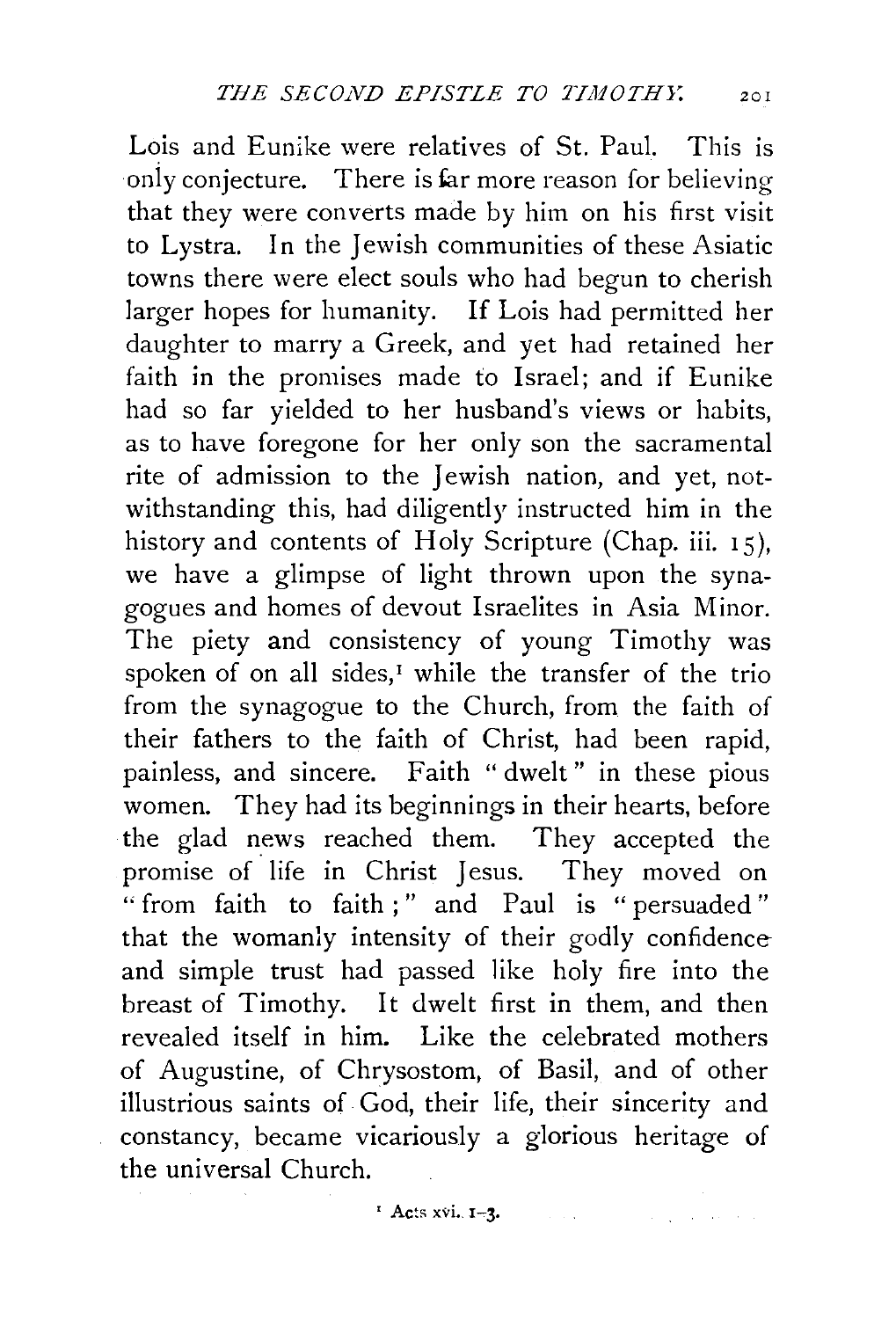*Verse 6.-For which cause* 1 (because I am persuaded and convinced anew that thy faith is genuine) *I put thee in remembrance, to kindle the glowing embers<sup>2</sup> of the gift* of God, which is in thee by the laying on of my hands. "The gift of God," like a live coal from the altar, was not extinguished, but yet it might be smouldering. Though St. Paul does not imply that Timothy's peculiar gift had been ever quenched, yet he urges him to give great heed to the fire in his own heart, to wake and feed the flame of holy love. Dean Alford unduly presses the expression in proof of the tremulous character of Timothy's faith. I think, with Chrysostom, Bengel, Huther, and many others, we ought not to infer more than that Timothy's work had suffered through his despondency arising from the peril and imprison ment of his master. He may have been ready to despair of the Church. A grief like that of Albrecht Dürer, when he heard of the imprisonment of Luther, may have filled Timothy's heart. The special *cha* $r_{\textit{isma}}$  needed, therefore, in his case was  $\pi a \phi \phi \eta \sigma u$ , or a clear, bold utterance of the faith that was in him. Yet from timidity or morbid modesty the young man may have restrained his speech. Who does not need to have his gifts quickened, his powers replenished and stimulated, by full and fresh co-operation of his• will with Divine grace ? St. Paul has passed from prayer to exhortation. It is not enough that Timothy should receive the Holy Spirit; it is incumbent upon him "to stir up," to rekindle, to concentrate anew upon his work the sacred flame that had been lighted within

<sup>&</sup>lt;sup>I</sup> Cf. for the like Greek expression, v. 12; Tit. i. 13.

<sup>&</sup>lt;sup>2</sup> <sup>2</sup> 'Ava $\zeta \omega \pi \nu \rho \epsilon \omega$  is used here only in the New Testament, but it is found in this sense, I Macc. xiii. 7. Josephus often uses it, so does Clem. Rom. I *Ep. ad Corin.* c. 27, and Ignat. *ad Eph.* c. I.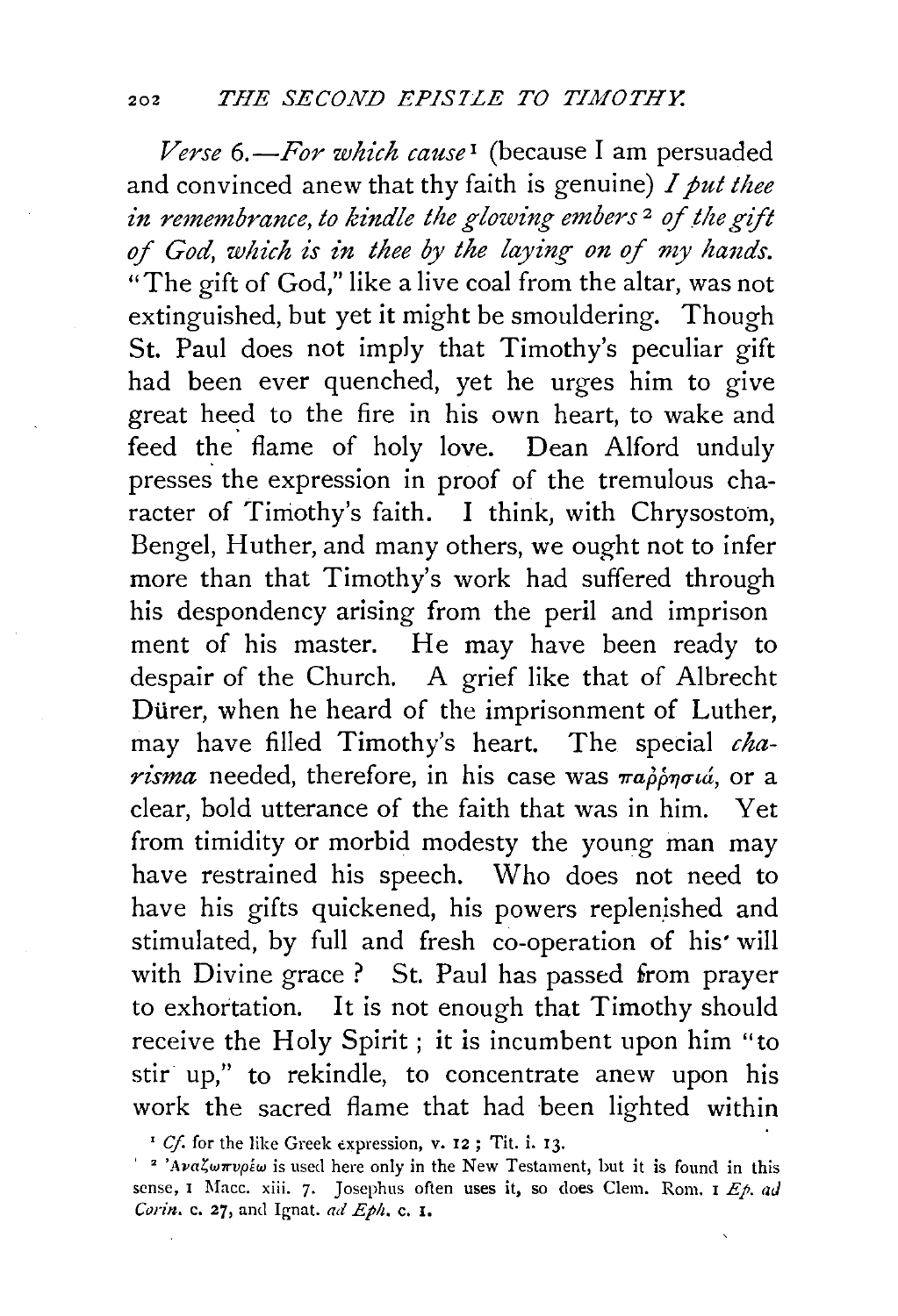him. Paul speaks here of the *charisma* being communicated by the laying on of his own hands.<sup>1</sup> In 1 Timothy iv. 14 the "laying on of hands" is referred to the presbyters generally, among whom, without doubt, St. Paul had regarded himself as conspicuous and pre-eminent.

Many ecclesiastical writers have gathered from this phrase the doctrine of the sacrament of orders, and even the indelibility of such orders.<sup>2</sup> Augustine taught that "though God gives grace, He always bestows it through man." A great truth is contained in this utterance, though it is one which is sadly obscured, if it be made to sustain the idea that Divine grace is limited by sacramental channels or restricted to physical contact.

The simple ceremony of *cheirothesia* dates back to far earlier times, and was an expressive symbol of mutual confidence, of paternal benediction, of earnest supplication.3 It is candidly admitted that our Lord laid his hands on little children and blessed them.4 The Apostles appointed "the seven" evangelists as " deacons" to their earliest duties by some such rite ; yet it is worthy of note that they did not by this act confer upon the seven the power, in their turn, to bestow similar privileges, or to impart the Holy Spirit.<sup>5</sup> This is evident, because when Philip, one of the seven, had baptized numerous Samaritans, he found that his ordination had not given him the authority to confer upon his converts the gifts of the Holy Spirit. For this purpose Peter and John went down

<sup>&</sup>lt;sup>1</sup> See THE EXPOSITOR, vol. ii. p. 209. <sup>•</sup> Mack *in loco*.  $3$  Gen. xlviii.  $14-16$ .  $4$  Matt, xix.  $13$ ; Luke xviii. 15.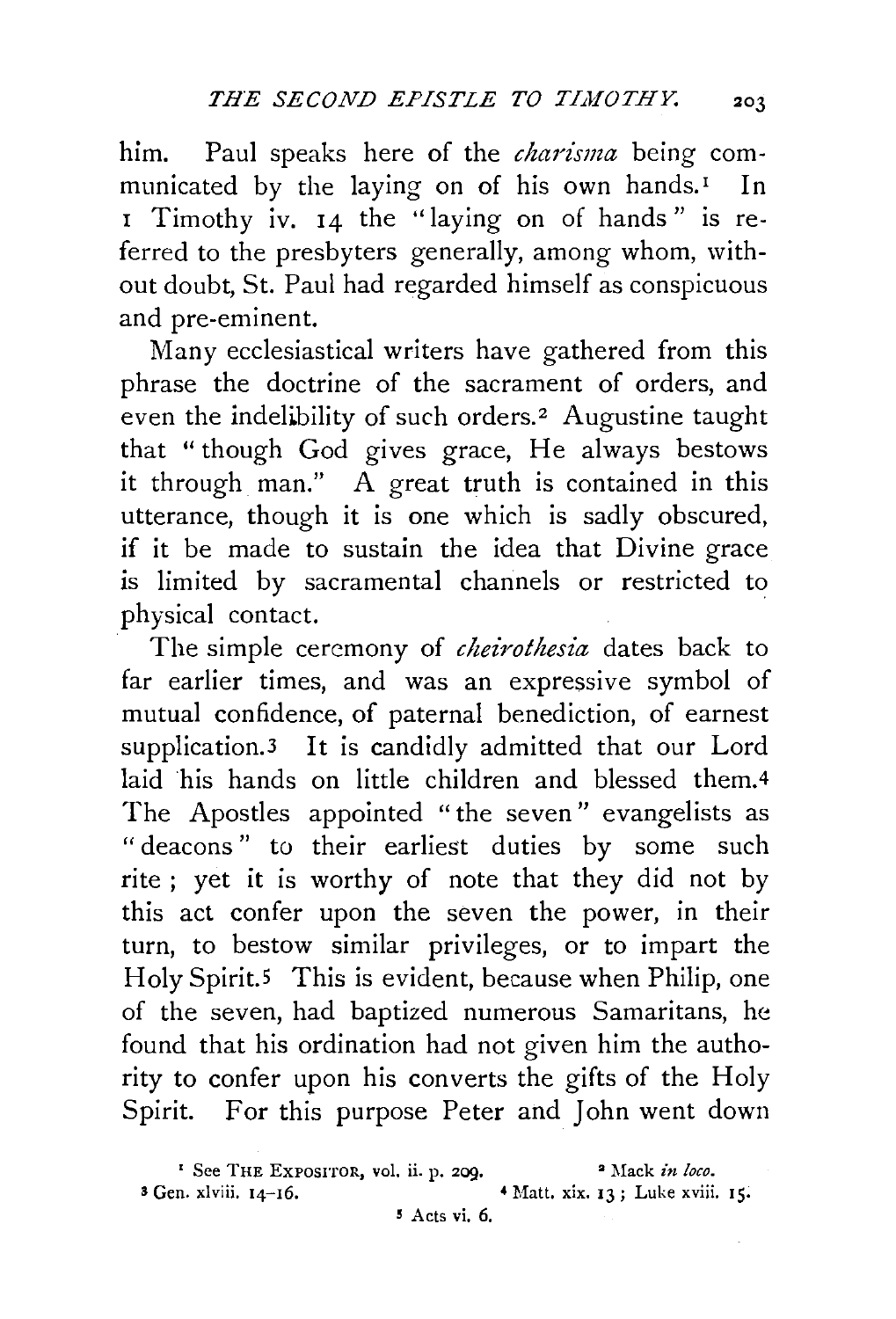from Jerusalem to Samaria.<sup>1</sup> An obscure Damascene convert, Ananias, was specially commissioned to baptize and lay hands upon Saul of Tarsus,<sup>2</sup> and at a later period the *Church* at Antioch laid hands on Saul and Barnabas, and thus designated them to their great commission.3

*Cheirothesia* by the *Apostles* was, moreover, accompanied by the conference of miraculous energies upon the Church. These manifestations were the signs of their own apostolic commission, and were claimed as such by St. Paul. If hierarchic imposition of hands were now accompanied by signs following, by instantaneous possession of virtues, capacities, heroism, or a fine and sacred spirit, the inference might be drawn from effect to cause. Miracles, however, which are wrought in regions whither observation cannot track them, and whose only guarantee is the word of the administrator, are deprived of every test by which they can be verified as such.

*Verse 7.-For God gave us not the spirit of cowardice.*  We surely have here a delicate hint of the genuineness of the Epistle, and not, as De Wette and Dr. Davidson suggest, a blundering imitation, by a *falsarius*, of Romans viii. 15. He who wrote, "We have not received the spirit of bondage again to fear," now excludes all unworthy trembling in the face of duty, as any sign of the indwelling Spirit of the exalted Christ. *But,* he adds, God gave us the spirit of power, love, and self*control.* Power is opposed to unhealthy or paralyzing fears. The spirit of " power " resists evil, endures pain, rules men, encounters death; but "love" must temper "power." The angel of this very Church of Ephesus

<sup>1</sup> Acts viii.  $17.$  <sup>2</sup> Ibid. ix.  $17.$  <sup>3</sup> Ibid. xiii. 3.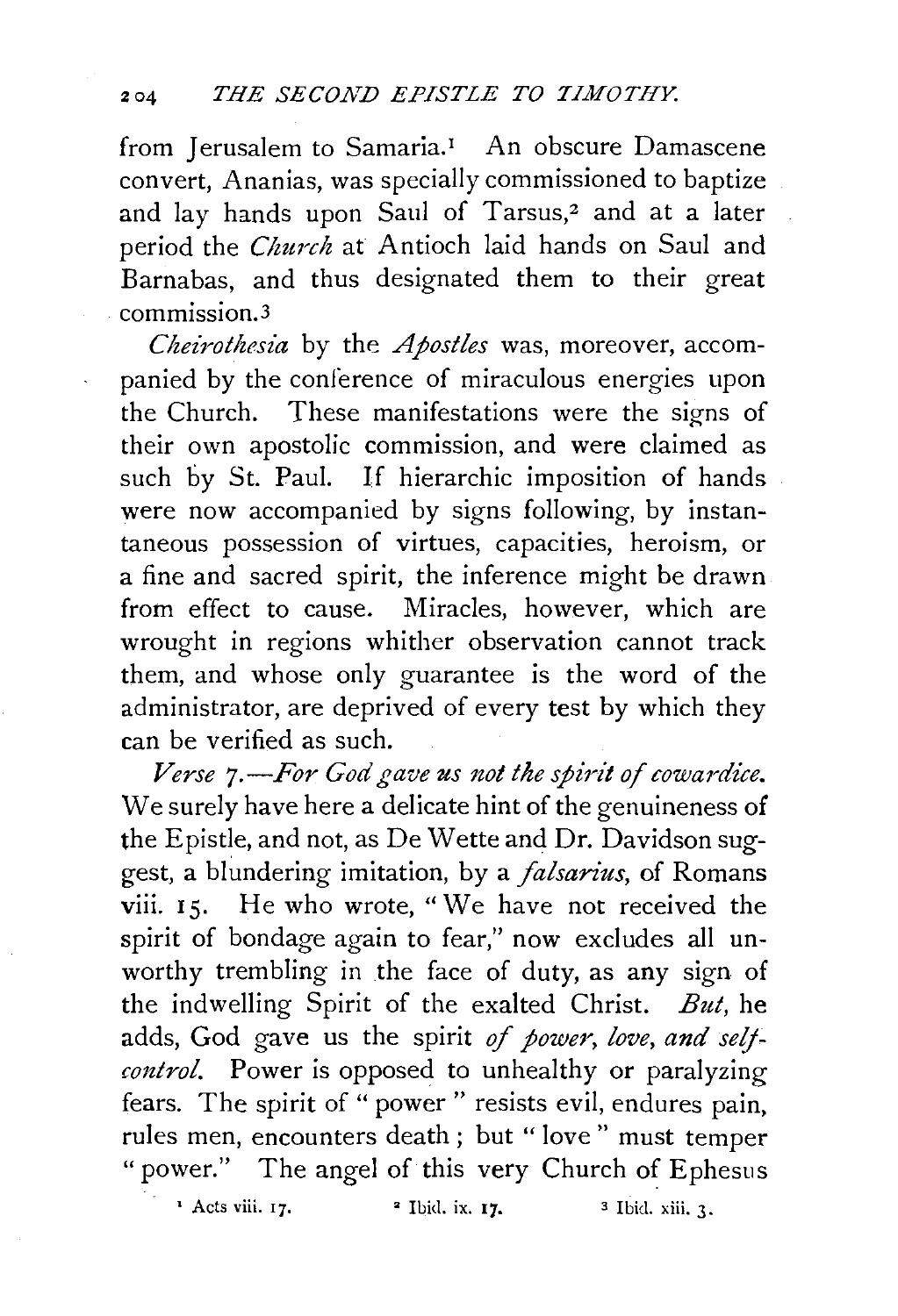was subsequently ready to act with stringency, to resist evil and to labour unto weariness without collapse,<sup>1</sup> and yet he had "forgotten his first love." In the blending of " power" and " love" the mind needs, moreover, the balancing force of *self-control*.<sup>2</sup> The Spirit of God by supplying us with power and love launches within us forces which are capable, if they are not well adjusted, of producing either arrogance or laxity; and which need, therefore, the central controlling energy of true self-mastery to harmonize them and save them from mutual destruction. We do not desiderate a neutral, colourless result, but a higher perfection, one in which both these forces have full play. .

*Verse 8.-Be not thou therefore* (as many of our old companions seem to be) 3 *ashamed of the testimony* thou art called upon to bear *concerning our Lord* (the phrase might mean Christ's testimony to Himself, though this would be somewhat far-fetched), *nor* be thou ashamed *of me his prisoner.* St. Paul's loyalty to the Lord had been the cause of both his imprisonments. Here commentators differ as to whether the rebuke is implied that Timothy had already been chargeable with shame~ facedness and fear. All that can be safely inferred is that he needed this warning. St. Paul would hardly have used these words in addressing Titus or Epaphras. *But*, on the other hand, *suffer hardship along with* (me),<sup>4</sup>

<sup>&</sup>lt;sup>1</sup> See Rev. ii. 2, 4.

<sup>&</sup>lt;sup>2</sup> See Archbishop Trench's " Synonyms of the New Testament," § 20, on  $ai\tilde{c}\omega_{\mathcal{S}}$ and  $\sigma \omega \phi \rho \sigma \sigma \psi \gamma$ , in which he urges that the latter is a great heathen virtue, not much insisted on in the New Testament, because submission to a higher Spirit has taken the place of a lofty independence of the human spirit. Many lexicons give for σωφρόνισις and σωφρονισμός, from σωφρονίζω, the transitive sense of admonition, and (Alford) it would yield a good sense here ; but the usage of the word is in favour of an intransitive or reflexive sense, the process by which one may make; one's self σώφρων.

<sup>3</sup> *Cf.* iv. 10, 12. ' *Cf.* Phi!. i. 27.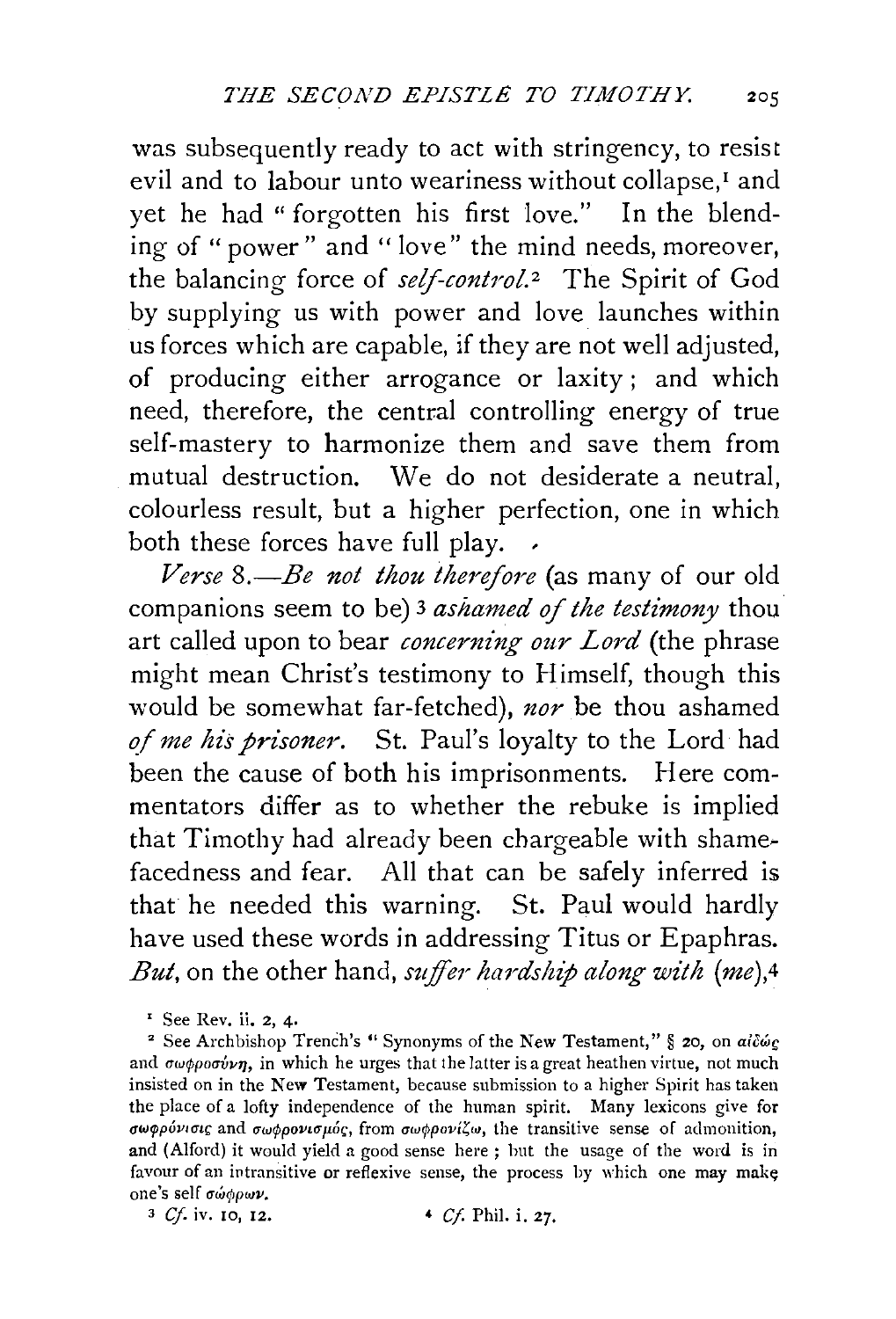*for the gospel* (do not sever your interests from mine), *in accordance with the power of God* (for within your own will, you will not find the motive or the energy equal to this great emergency), *who saved us and called us with a holy calling.* " Salvation " is God's work, and embraces the twofold result of deliverance from the consequences of sin and transformation into a new and Divine manhood. It goes deeper still. We need a *holy* and heavenly *calling* to summon us from our death-sleep, to direct our conscience, to build up our character, and reveal our special duty. The Father God is always spoken of as the originator of this "call." 1 God called us *not according to our works,*  either foreseen, or accomplished, or predetermined, *but according to his own (personal) purpose and grace given*  to us in Christ *Jesus before the eternal periods*. The "grace" and "purpose" are separately mentioned. The "purpose" issues in the "grace which is given." I do not think that Christ Jesus is here represented as the vicarious object of the grace, or as receiving before the eternal ages this great gift for us. The Son of God was the object of the eternal love of God ; but the use of the phrase "Christ Jesus" points to the fact of the *incarnation* of the " eternal Son." The purposes of God in eternity concerning the gift of grace in Christ Jesus are as good as if they had been realized in time. 2

Verse 10.—Before the eternal periods, and during their succession and evolution, the purpose was not carried into effect, nor its character displayed. The Father's grace waited for the fulness of the ages in order to be accomplished, or to realize itself in human consciousness. and it *has now been manifested through the appearing of* 

 $\cdot$  See Gal. i. 6: I Cor. i. 9.  $\cdot$  Pe Wette.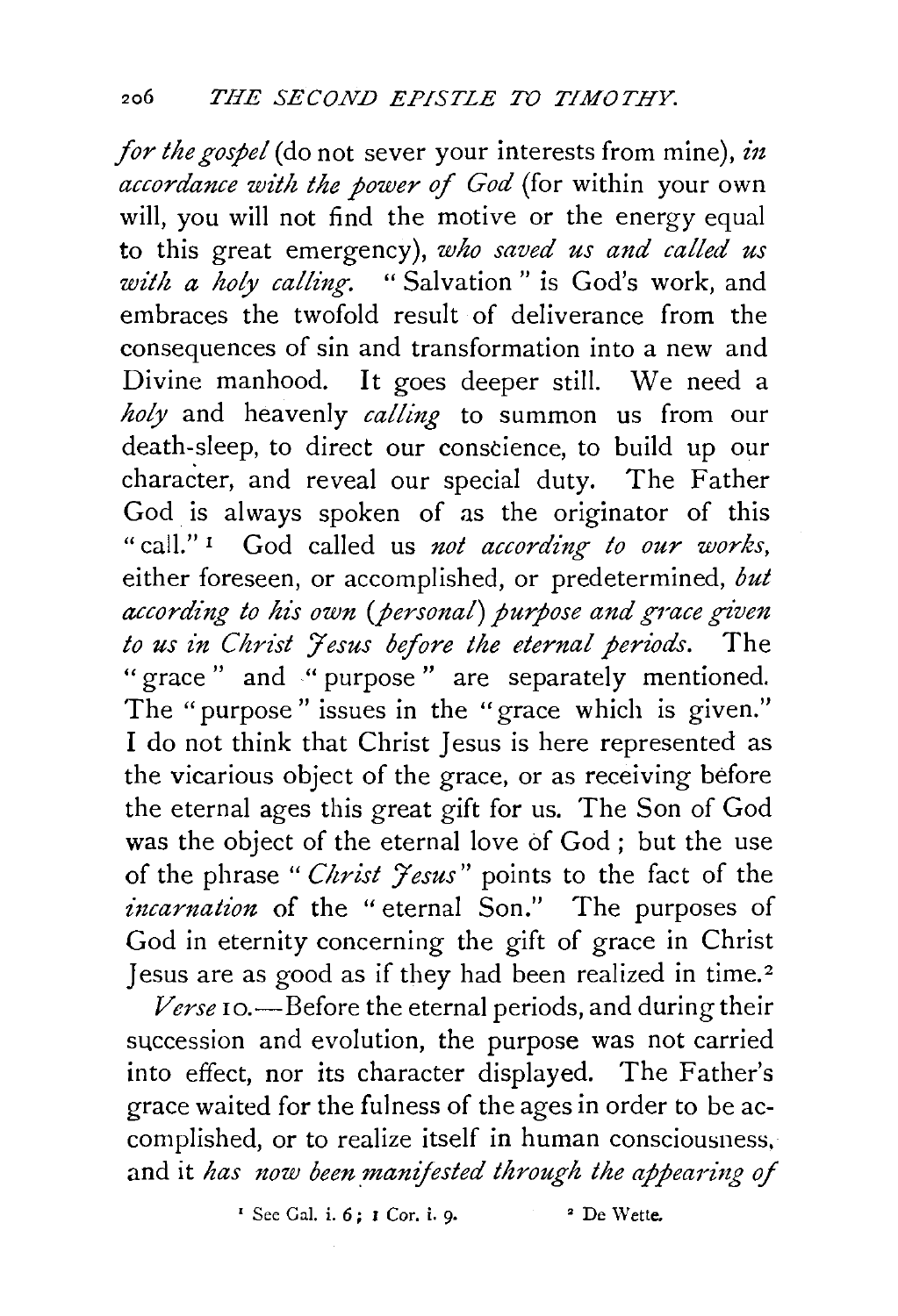*our Saviour Jesus Christ.I* By the incarnation of the eternal Son of God in the Saviour Christ, the eternal purpose and grace of the Father became an object of contemplation and confidence. The "grace" may have made other, greater or less, displays of itself in other worlds. In former ages, moreover, flashes of light may have shone into human hearts from the same Divine source; but in the historic Jesus it was made manifest to this and all worlds.<sup>2</sup> Our Lord Christ was the most explicit, abundant, complete, and satisfying revelation of the eternal purpose of Almighty God. The Apostle then adds a clause of transcendent and supreme importance, which is not without interest in estimating the entire philosophy of the writer. Christ Jesus is not only a living embodiment of the eternal purpose and love of the Father, but He is also declared to be the Saviour *who made death* of *none effect,* abolished or rendered inoperative that death which is the universal curse of man, which " has passed through upon all men," 3 and is grimly symbolized to us in the dissolution of the body. The Lord declared that those who lived and believed in Him should never die. St. John4 could never have recorded these words of the Master, when a whole generation of Christians, including all the Apostles, with the exception of himself, had passed away and come under the tyrannous sway of the last enemy, unless he had supposed the words to imply something far more and other than the death of the body. Wiesinger, Huther, Ellicott, and others are

<sup>&</sup>lt;sup>1</sup> 'Επιφαίνω, in classical writers, means "to shew openly," "to shed light upon." In Tit. ii. 11, and iii. 4, it is used of the grace of God, and of the manifestation of the Christ. 'E $\pi\iota\phi$ *aveia*, in 2 Thess. ii. 8, and 1 Tim. vi. 14, is used for the further and final unveiling of the person and character of the Lord. *'Zwrip* is here used of Christ (cf. Tit. i. I, and iii. 4, where it is used of God).<br><sup>2</sup> Ephes. iii. 10. <sup>3</sup> Rom, v. 12. <sup>4</sup> John xi. 26.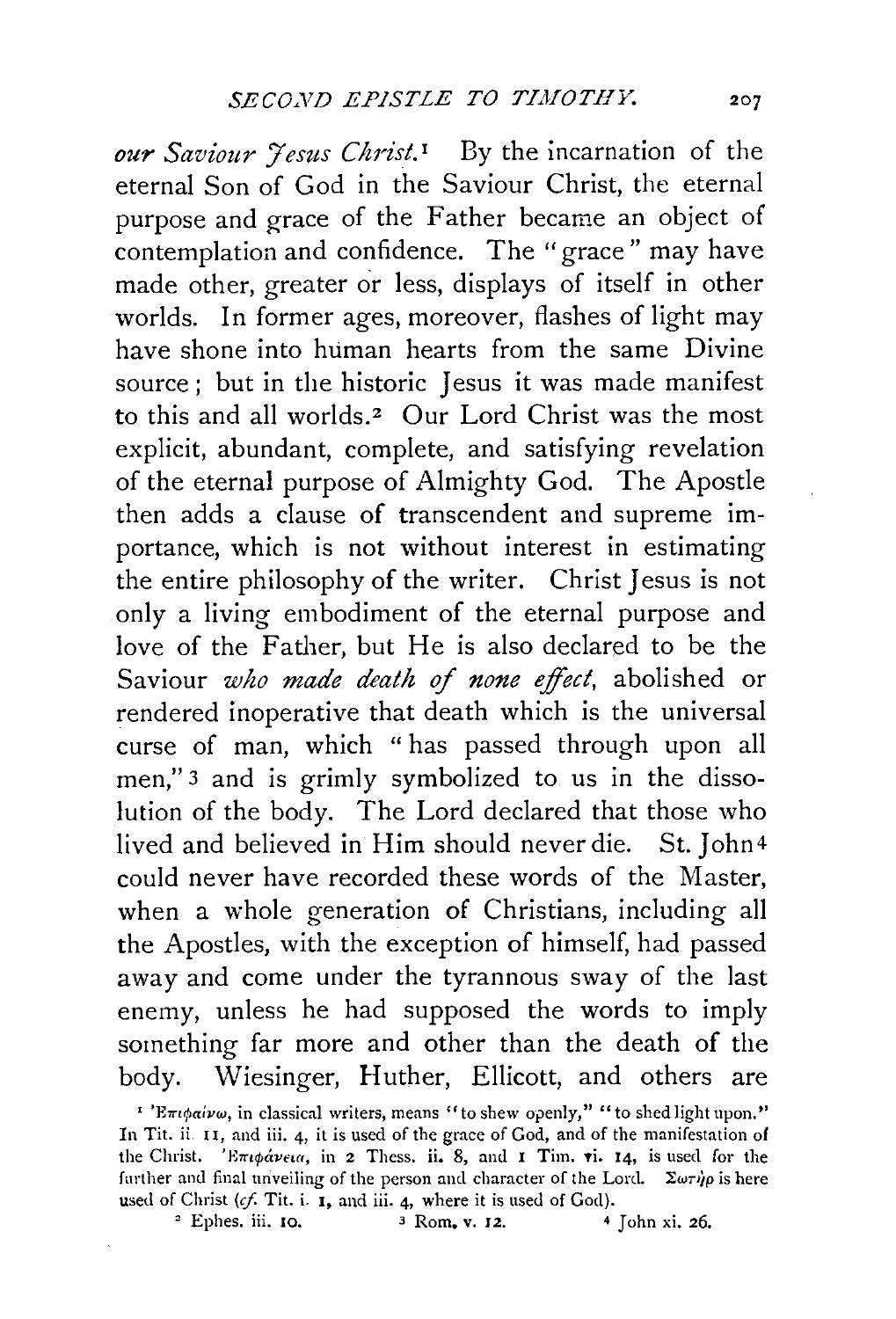right in understanding by the word  $\theta$ ávaros "death," the entire antithesis to  $\zeta_{\omega\eta}$ , or "life." Surely it is the entire principle of decay, corruption, and separation from God instituted by sin. It includes all the animosity that a living self-conscious being feels against God for bringing him into a dying world, all the resistance to and departure from his supreme will. It is this otherwise irremediable curse, and painful looking for of condign punishment, this moral death and dissolution, which Christ has disarmed and rendered inoperative. The sting of death is extracted by the incarnate Son. Elsewhere Paul spoke of a future when death, the last enemy, is made of none effect, is done away *(Karap-* $\gamma e i\tau a\iota$ ; <sup>1</sup> but as he drew near to his own dissolution, he spoke of death as already done away ( $\kappa a \tau a \rho \gamma \gamma \sigma a \nu \tau o s$ ), and not only so, but Christ has *poured light upon life and incorruption.* Heydenreich explains this, "has brought the hope of immortality into distinct consciousness;" but it is more than this. The Apostle refers to the illumination which Christ has bestowed on "life." The " eternal life " was manifested, and the Apostles saw it, in its dazzling glory and true significance, in the person of the  $Holy$  One.<sup>2</sup> This was seen to have in itself the quality of indestructibility. So intense, sublime, perfect was this life, that men felt as they had never felt before that He at least could not die. He possessed, like the Father, "life in Himself." 3 and He claimed the power to impart it to others ; 4 and living men knew that they possessed in and with Him eternal life. 5 Streams and floods of light poured from **Him** upon "incorruptibility." His

 $\begin{array}{lll} \text{if } \text{Cor. xv. 26.} & \text{if } \text{John i. I-3,} \\ & \text{if } \text{I} \text{ohn } x. \text{ } 28. & \text{if } \text{John } y. 13. \end{array}$ *4* Ibid. x. 28. *S* I John v. IJ.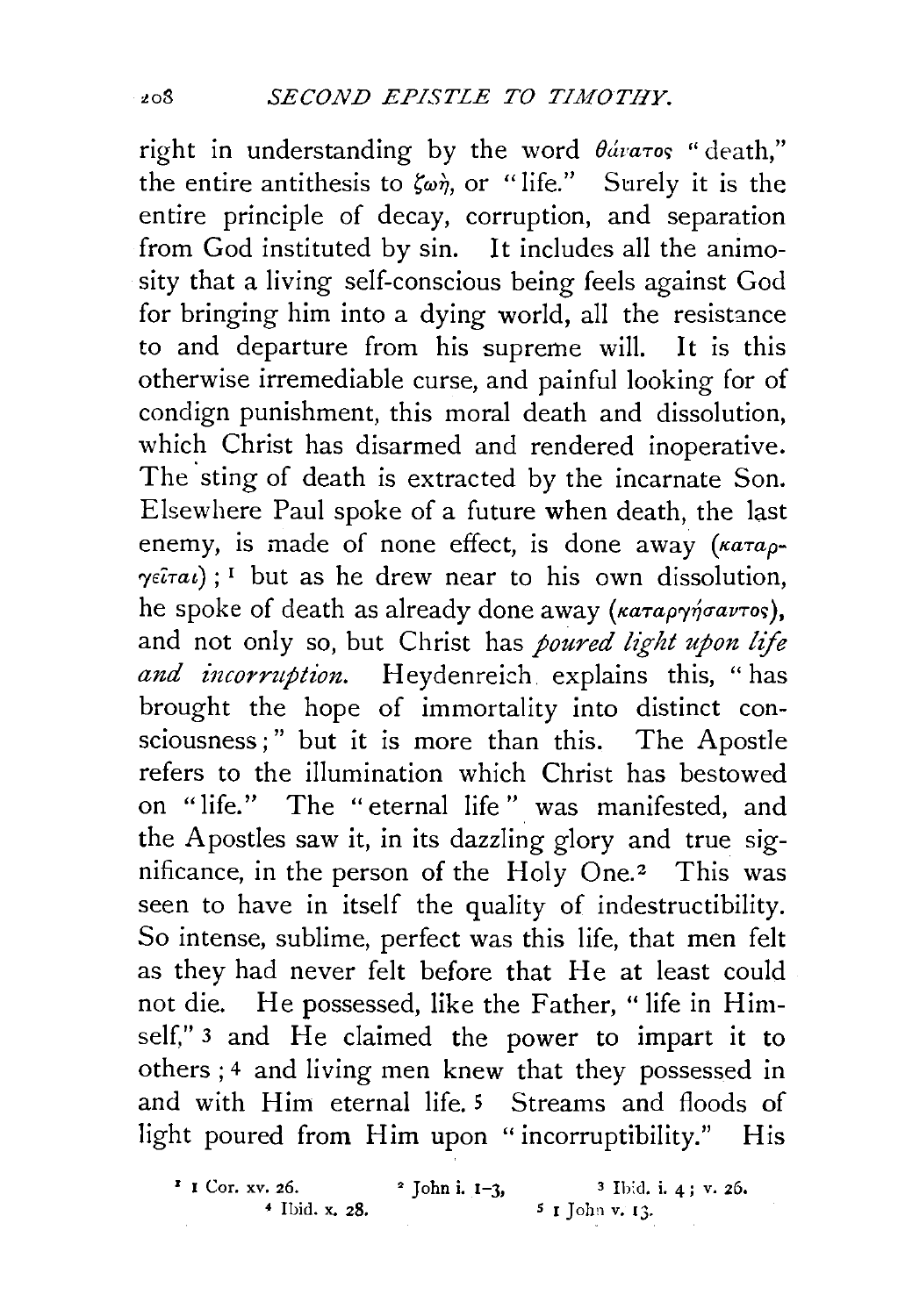life and his resurrection from the grave revealed the conditions of true blessedness, and also the prospect of eternal continuity for both body and spirit.

Some writers have deduced from the passage that there was no recognition of life or of resurrection before Christ. This is not true historically, nor does St. Paul go to this length. He expressly says that Christ, as the complete manifestation of the eternal purpose of God, illuminated life and incorruptibility. Davidson says that the clause, *through the Gospel*, is an un-Pauline addition. But compare Romans i. 16. The "Gospel" is the concave mirror by which the light of Christ's life is thrown upon the individual who craves the illumination. The Gospel is the form in which the objective revelation made in the person and work of the Lord becomes a matter of consciousness, both transferrible and transmissible to others. As a life-giving word, the Gospel was " quick and powerful, and sharper than the two-edged sword." The apostolic call did but secure the world-wide utterance of "the promise of life" (see Verse 2).

*Verse* 11.-*For the proclamation of which Gospel*<sup>1</sup> *I was appointed a herald and apostle and teacher of the nations.* An ambassador of a kingly message, a representative and witness of the risen Christ, and a teacher of those who had been left in the darkness of nature and the shadow of death. The hostile critics assert the unsuitable, superfluous, and unnatural character of this assertion. They say St. Paul would not have reiterated this fundamental fact in his final correspondence with Timothy. I cannot detect any such qualities in the assertion. The letter, if genuine, was written from the

• *Cf.* I Tim. ii. 7·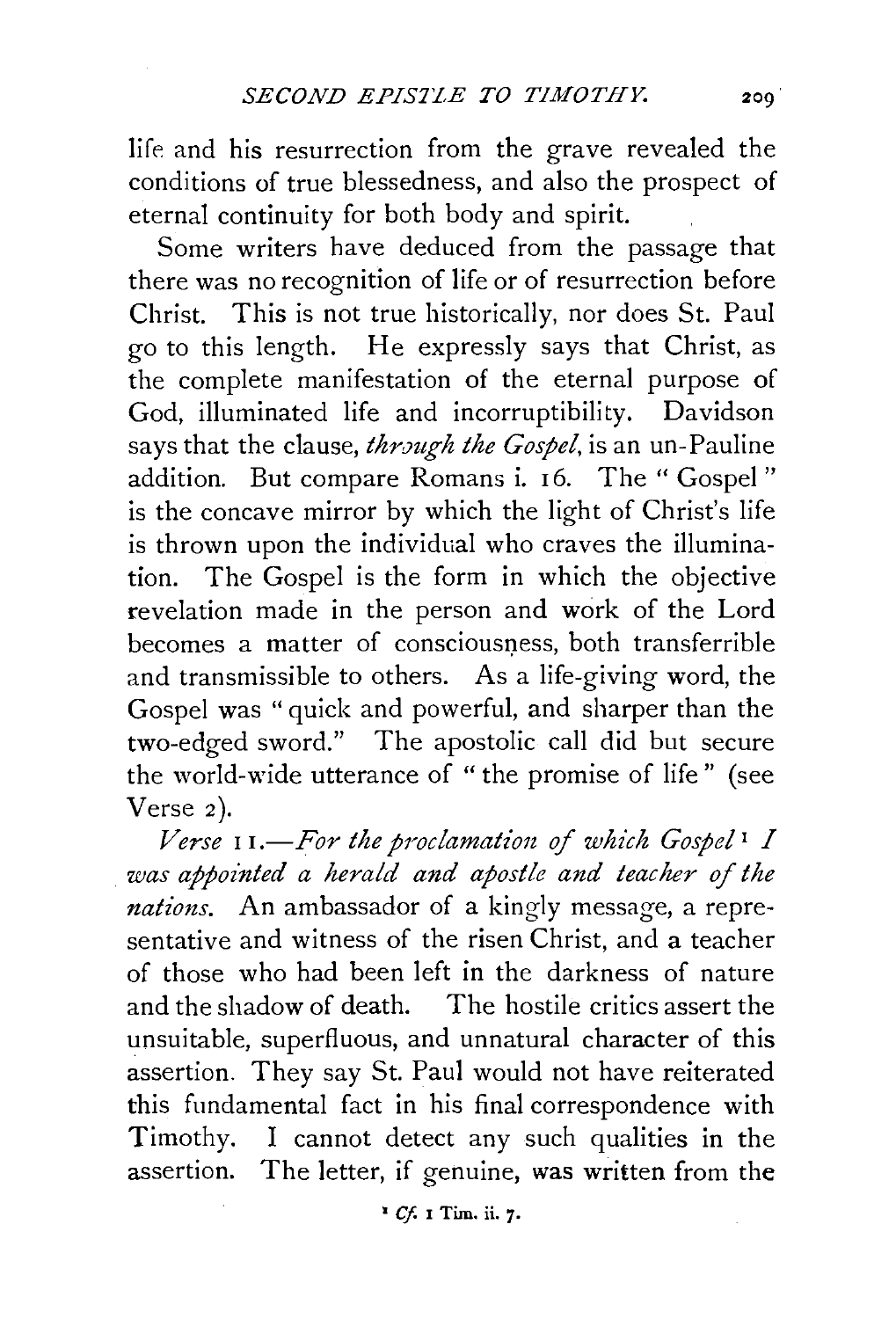prison of the Apostle, to which he had been confined for the maintenance of this very position. St. Paul had suffered in popular esteem, had alienated some old friends ; and even Timothy needed a little urging to come to his side in his last agony. His claim to be all this may have been questioned by some who bore the Christian name, and cliques had arisen in the society of Ephesus which might possibly need and receive a fresh accession of spiritual courage by knowing that he did not abate, still less retract, an iota of his Divine commission. They, therefore, needed this asseveration and that which follows : $-$ 

*Verse* I *2.-For which cause* (because I have received this commission), a clause already pointed out as peculiar to the Pastoral Epistles. It occurs in Titus i. 13, and  $v$ . 6, and is a common form of expression in the Acts of the Apostles. *I suffer even these things, but I am not ashamed.* Some historical fact, which we can only conjecture, underlies this reference. As we have already seen, Paul was first imprisoned in Rome because he had made his appeal to the imperial courts for protection from the fury of the Jerusalem bigots. Probably he was now apprehended by Roman, officials on the unrighteous charge of treason. The edicts of Nero made the propagation of Christianity a *crimen majestatis.* He may now have been exposed to indignities from which his Roman citizenship would not shield him. When his Ephesian disciples saw him thus handled, they obviously shrank from the peril of avowing his friendship. Consequently he uttered his trumpet-peal, " I am not ashamed, though I suffer even these things;" for *I know in whom*  $\frac{1}{\pi}$  *I have put my.* 

<sup>*r*</sup> The dative here has the simple power of  $i\pi i$  with dative.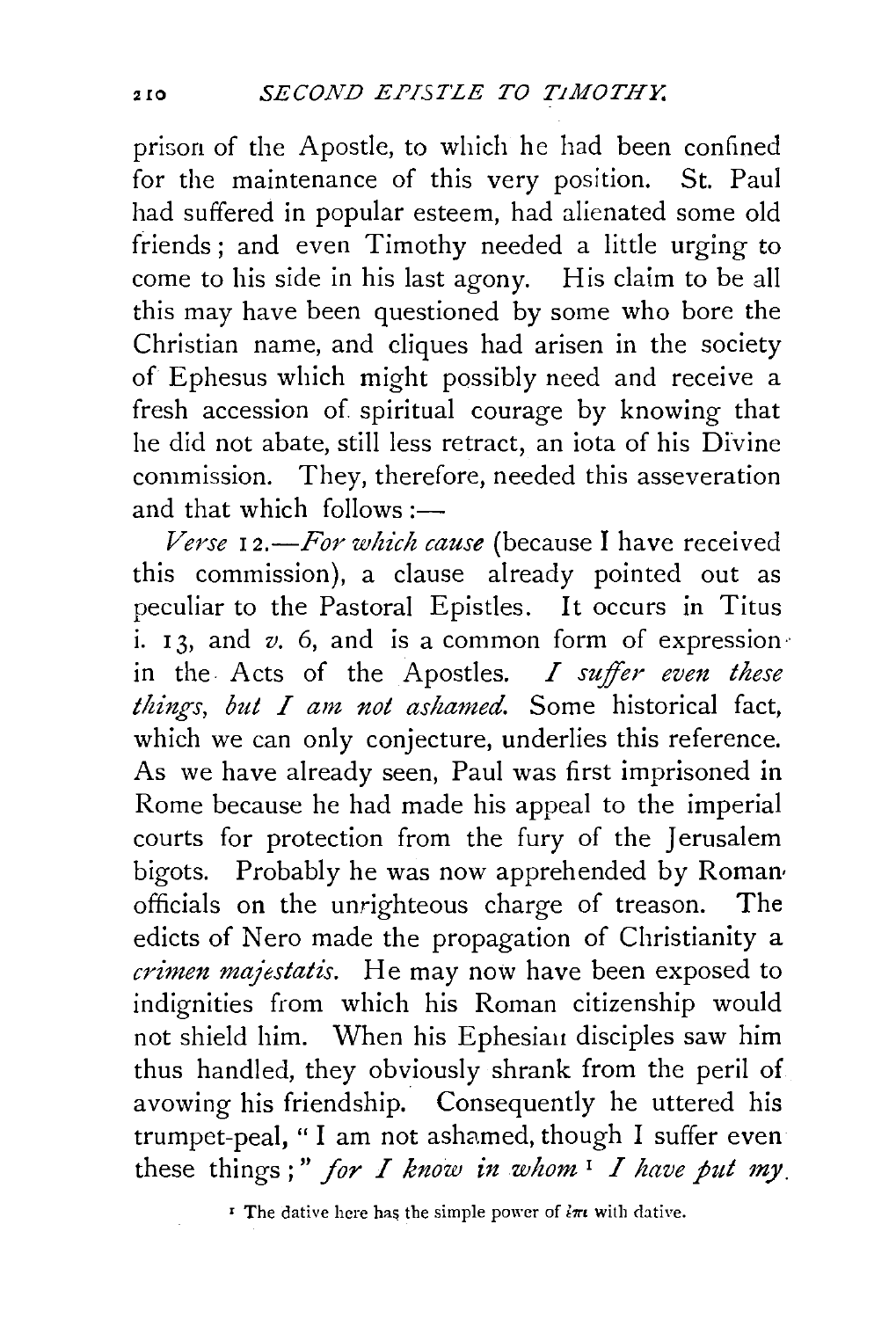*trust (and am now confiding), and I am persuaded that He is able to guard the sacred function deposited with me unto that day*. I have already discussed <sup>1</sup> the three places in which this word  $\pi a \rho a \theta \eta \kappa \eta$  occurs. Some speciality of meaning arises in each case from the context, and we need not bind ourselves to *precisely*  the same meaning for the word on each occasion of its use. The sense of "deposit"-sacred responsibility or holy function deposited or entrusted to a servant by a master-provides a clear and good meaning in 1 Timothy vi. 20, and the analogous use of the word justifies itself in *Verse* 14. On both occasions Timothy is bidden to guard it ( $\phi v \lambda \hat{a} \xi a t$ ). In this Verse the Lord Himself is said to be able to guard ( $\phi v \lambda \dot{\alpha} \xi a \dot{\alpha}$ ) the  $\pi a \rho a \theta \dot{\eta} \kappa \eta$ ; and some have plausibly contended that here it must mean something which St. Paul entrusted to God, and not something which his Lord had entrusted to him. Many attempts have been made to solve this difficulty, and either to preserve the same sense in each case, or boldly to sever this particular use of the word from its use in the other two passages. Theophylact and Beza consider that here we should take it to mean "the crown of righteousness ;" Calvin, " the salvation of the soul ; " Bengel, " the soul ; " Alford, "body, soul, and spirit ; " Wiesinger, " life and immortality." These phrases, or ideas, would all overburden the meaning in the other passages, and are not very happy solutions of the significance of the term even in this Verse. 1 prefer a translation which is applicable in each case, and which is substantially the interpretation of Huther, Davidson, and Ellicott. The Apostle has just said that he is a herald, an apostle and

' Note on r Tim. vi. 20, THE EXPOSITOR, vol. iv. p. 2II.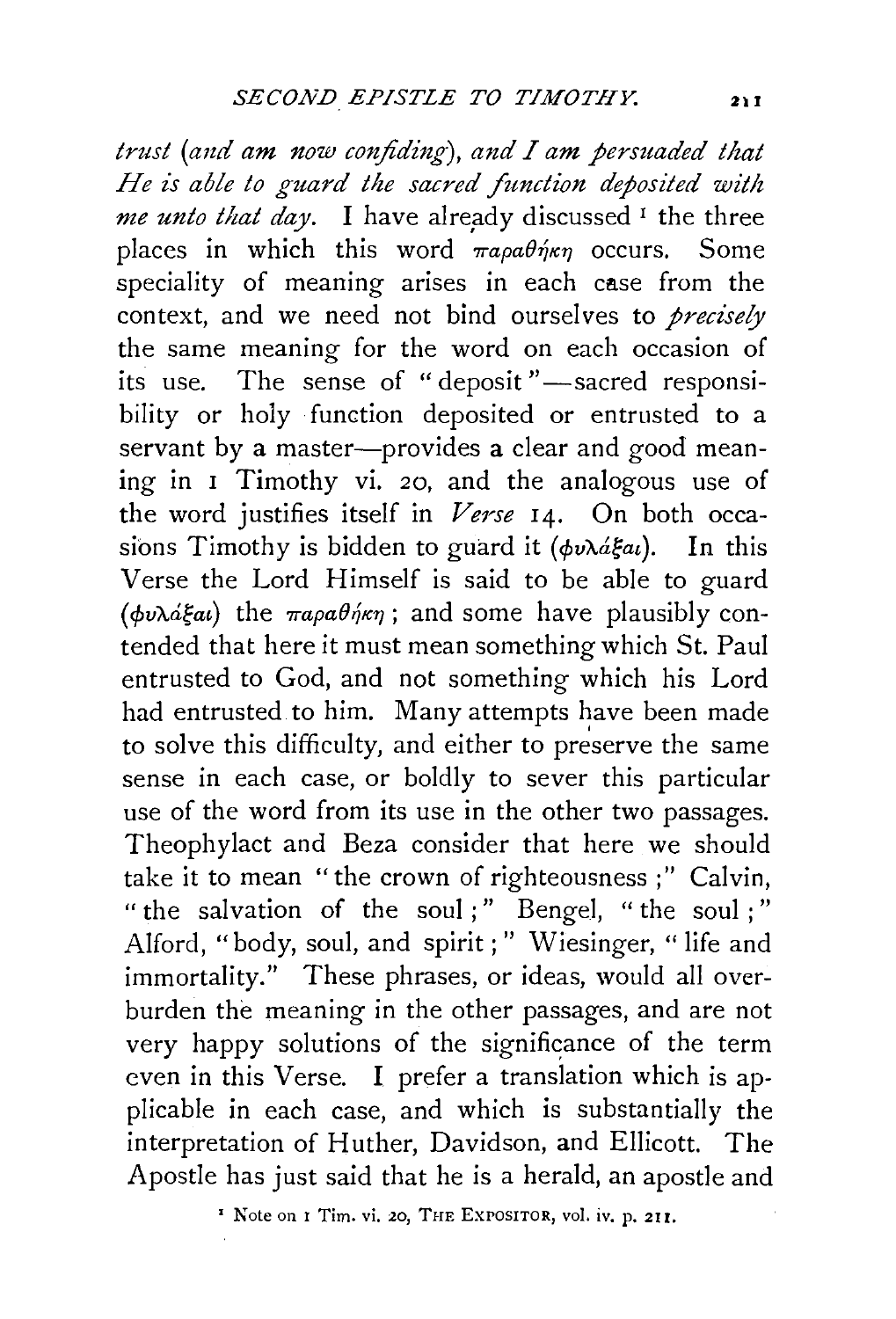teacher of the Gentiles. This claim was disputed by some, and he was then in sore straits. He was, however, persuaded that the Lord would vindicate him and sustain the commission intrusted to him. The sacred function had been deposited with him, and he now restored it to his Lord. He confidently gives back the "trust" ( $\pi a \rho a \theta \dot{\eta} \kappa \eta$ ) to Him who first of all had entrusted  $(\pi a \rho \epsilon \theta \eta \kappa \epsilon)$  it to him. He leaves it to his Master *unto that* day, when all secrets will be revealed, when every vain suspicion or disloyal surmise concerning the Master as well as himself will be dissolved in the brightness of his coming.

*Verse* 13.—*Hold*—not necessarily "hold fast" ( $\epsilon_{X}$  is not  $\kappa$ *are* $\chi$ e), nor is it emphatic,-" retain," or simply. "have," *the form,* type, or expression *of health-giving words which thou heardest from me.* This need not be a compendium, a catechism, or confession of faith, nor need it be some one particular " faithful saying," but the entire type of teaching with which Timothy had been familiar in his intercourse with the Apostle ; *in faith and love which is in Christ 't esus, the two funda*mental graces which draw their virtue from, and find their full sphere of united exercise in, Christ Jesus.

*Verse 14.-Guard, through the Holy Spirit, the goodly*  (excellent, lovely, beautiful) *function deposited with thee.*  St. Paul does not hand his commission over to Timothy. That could not be. He restores this to his Lord. But Timothy has a special function of his own. St. Paul had spoken life-giving words to him. Let Timothy treasure them in faith and love. They define his duty and his special commission. Let him hold them as an inspiration. Let him guard them as a trust. The Holy Spirit be his helper. So in all Christian service now,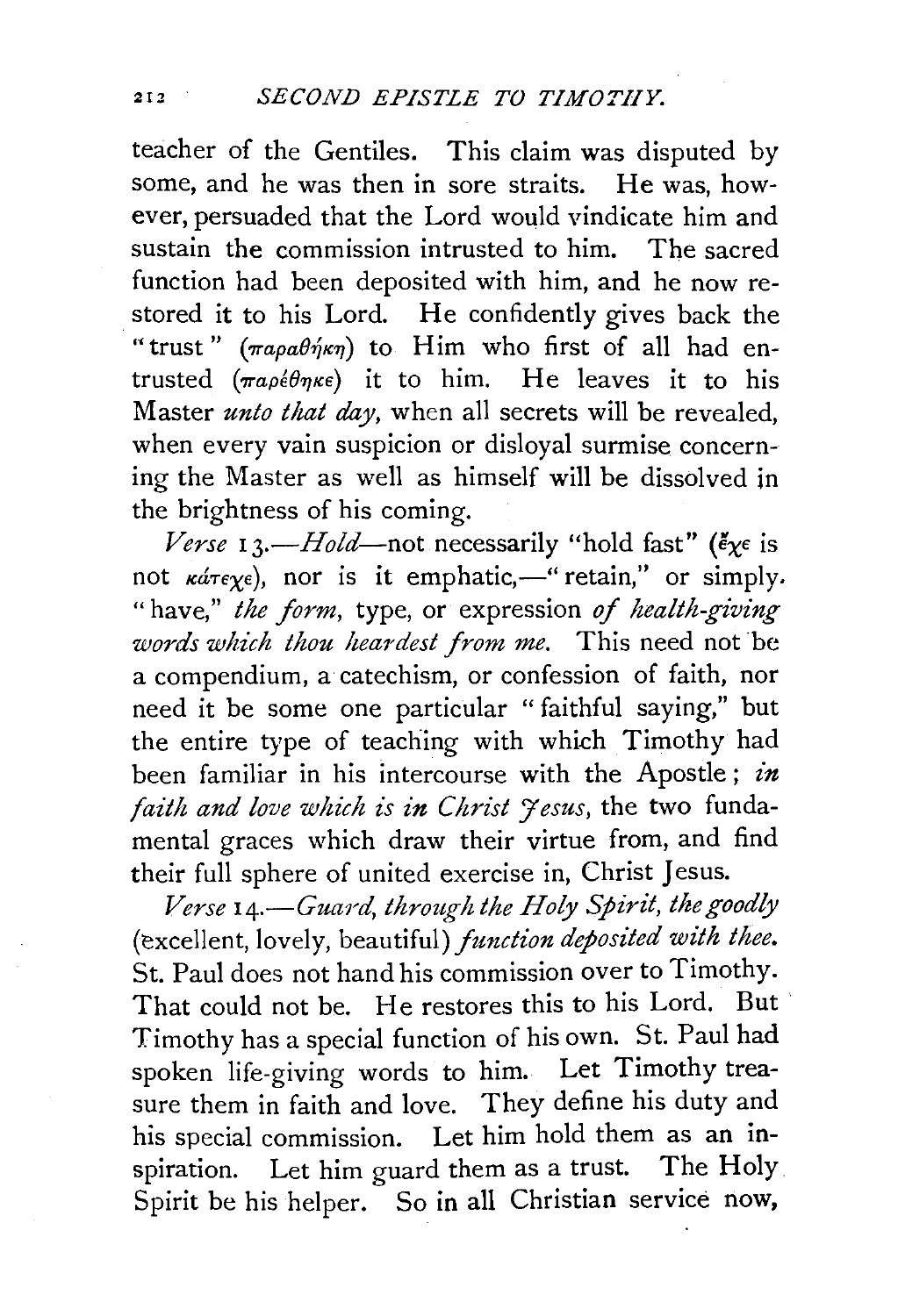the continued effort to realize the Divine help of the Holy Spirit is the surest way to be faithful and obedient to the heavenly calling. Another proof of the prophetic mission of the Christian ministry.

*Verse rs.-Thou knowest this, that all they who are in Asia, of whom are Phygellus and Hermogenes, have turned away from me.*<sup>1</sup> St. Paul adds this as a reason for Timothy's faithfulness. The strength and vehemence of the phrase reveal a sad and dark experience. It surely cannot mean, as many urge, that all St. Paul's friends in proconsular Asia had deserted his cause. Some limitation of such a sweeping remark is necessitated by the next verse and by Chapter iv. 16. The Greek expositors explained it to mean all Asiatics now in Rome. This idea would have required  $d\pi$  or  $\epsilon$ *k*, rather than  $\epsilon_{1}$ . Many expositors suppose it to refer to those Ephesians who had accompanied him to Rome, and in terror or treachery had deserted him, and now returned to Asia. I am inclined to think that he is not speaking of Christian people as such, but of public opinion in Asia, and the Asiatic sentiment dominant in Rome. Nothing more is known of Phygellus and Hermogenes. Their very mention is a hint of genuineness, and may easily refer to some incidents of St. Paul's arrest and trial, which Timothy "would know," would understand perfectly, but the details of which are now irrecoverable. The literal acceptation of the words, which is sometimes pressed by those who aggravate the conflict between St. Paul and the other Apostles, is, however, impossible, and incompatible with the whole substance of both epistles. We cannot be certain about the specific reference.

<sup>&</sup>lt;sup>1</sup> Aorist passive in middle sense, with accusative of the person VOL. X. 15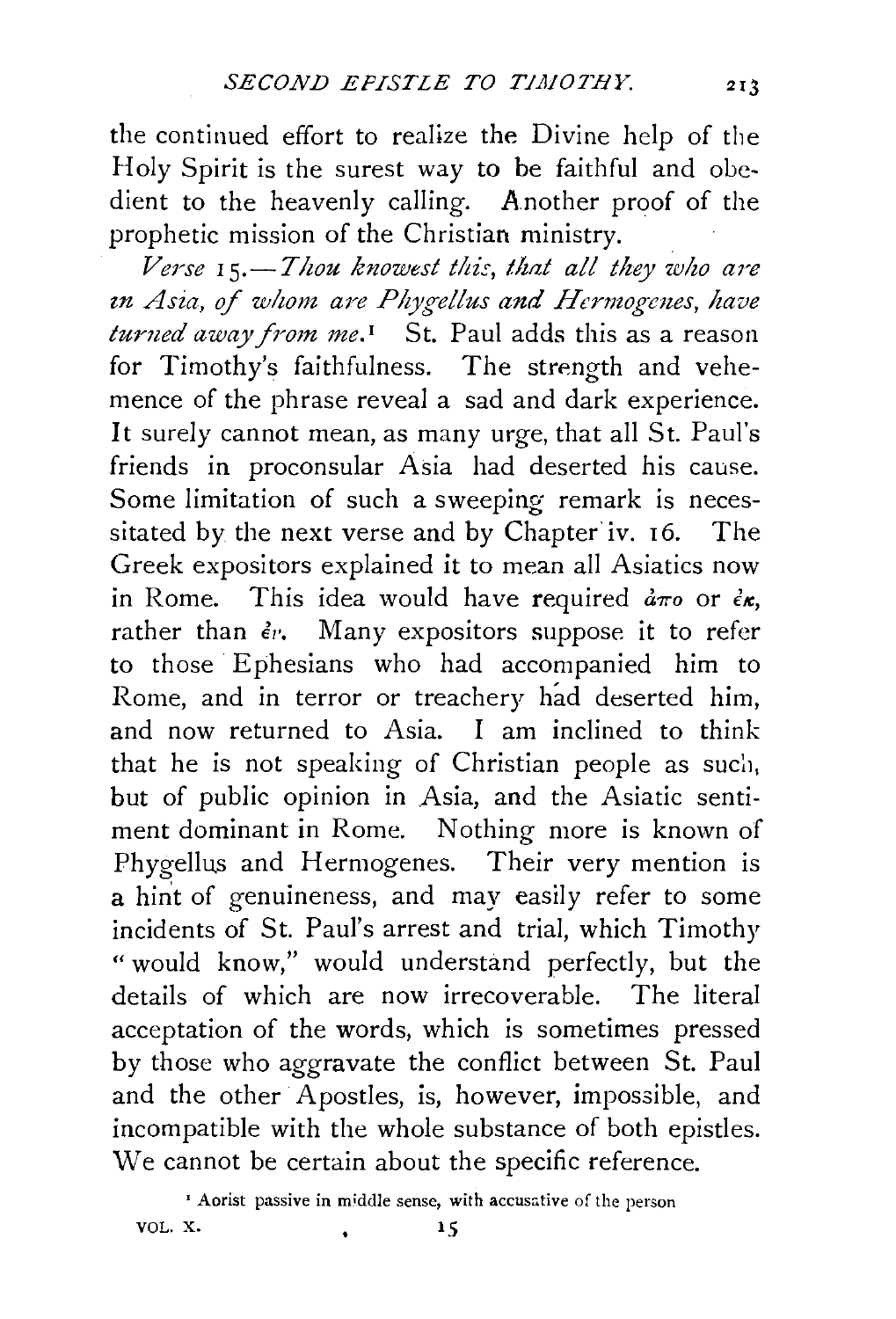*Verses* 16–18.—May the Lord grant mercy<sup>†</sup> (ποιήσαι .€A.fo<; is the ordinary form) 2 *to the household of Onesiphorus.* It has been supposed that because the household of Onesiphorus are mentioned here and in Chapter iv. that Onesiphorus had died when the letter was written. It may be so, but it is just as probable that Onesiphorus brought to Paul some tender acknowledgment of affection from the members of his own family. The father conveyed to the suffering Apostle some token of regard, some gifts and letters, which evoked his tender and special recognition. *Because he ojttimes 7'efreshed me* 3 (not with physical sustenance only, but with sympathy and love) *and was not ashamed*  of *my chain.* The friendship of Onesiphorus suffered no chill from the degradation, shame, and augmented rigour of his imprisonment: *but when he had arrived in Rome* on other business not bearing directly on St. Paul's trial, but at peril of his life, he sought me dili*gently* 4 *a1td found me.* St. Paul lay hidden in some obscure dungeon difficult of access. The ruin of the public buildings of Rome by the great fire of A.D. 64 may be partially credited as the cause of this cruel aggravation of his lot. *The Lord grant that he (Onesiphorus) may find mercy from the Lord in that day I*  The double use of  $\kappa \omega_{\text{plo}}$  has suggested that the first  $\kappa \omega_{\text{p}}$  refers to the fulness and majesty of the Godhead and the second to Christ; but since the prominent

<sup>&</sup>lt;sup>1</sup>' $\Delta \psi \eta$  here probably stands for *doin. Cf.* Rom. xv. 5; Eph. i. 17; iii. 16. Lachmann and Tischendorf (8th edit.) give  $\delta \omega_{\mu}$  which is probably a form of the subjunctive. Winer, G.G. (new edit.) p. 94. subjunctive. Winer, *G.G.* (new edit.) p. 94.

 $3'$ A $\nu$ *á* $\phi\nu\chi\omega$  is used in LXX. as translation of several Hebrew words. *Cf.* Psa. xxxviii. 14; Judges xv. 19; Exodus xxiii. 12. It is derived from  $\psi_{\psi\psi}$  to cool

with the breath.<br><sup>4</sup>  $\Sigma \pi \omega \delta a i \omega s$  is the reading finally preferred by Tischendorf, with  $\aleph$ , C, D, in place of *σπουδαιότερον*, which ought to have been translated "more" rather than "very diligently."